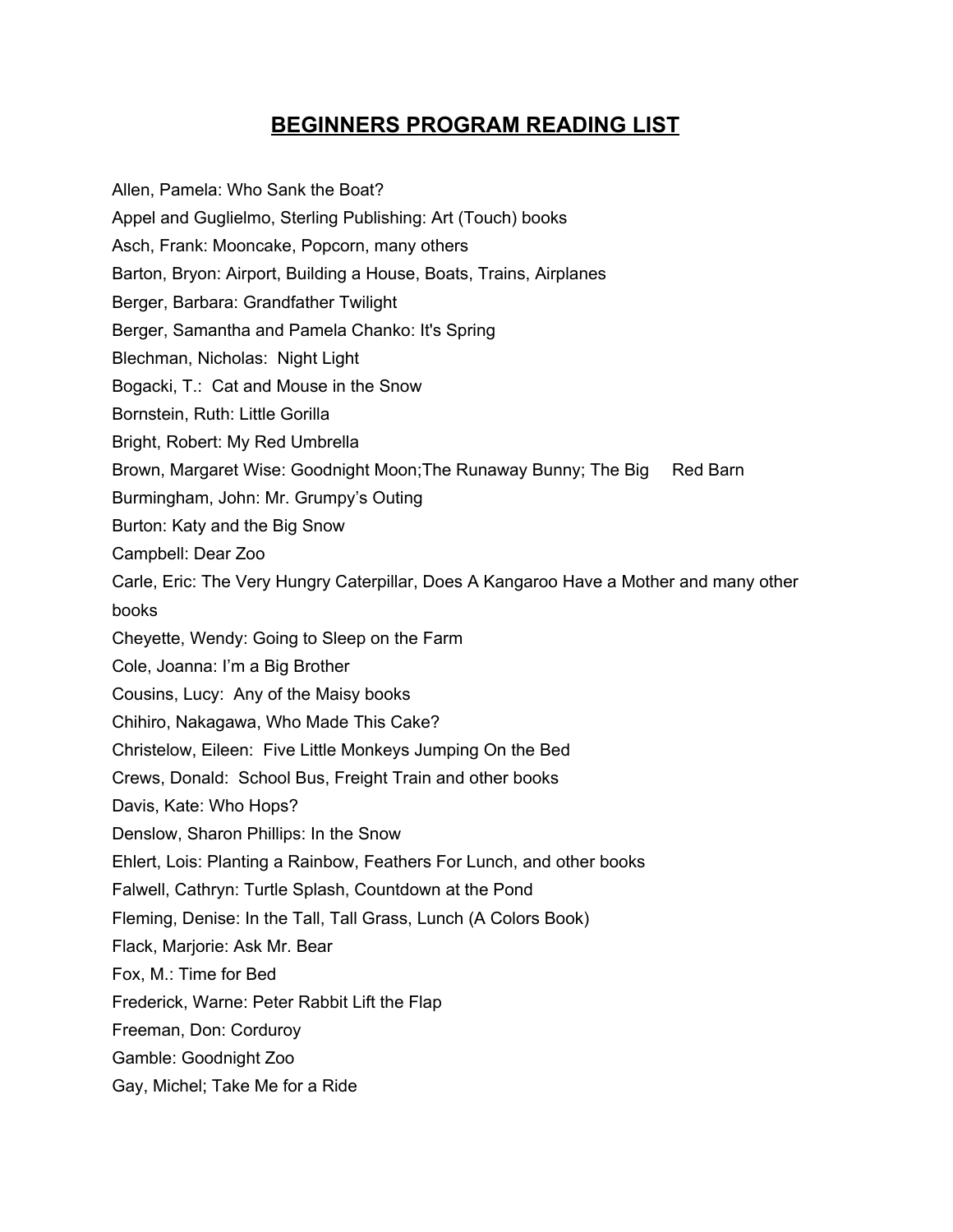Gliori, Debi: Flora's Blanket Goldstone, Bruce: The Beasty Feast Graham, Bob: How To Heal A Broken Wing Gravett, Emily: Orange Pear Apple Bear Hall, Zoe: It's Pumpkin Time Harper, I. and Moser, B.: My Cats Nick and Nora and Our New Puppy Henkes, Kevin: Old Bear; Lily's Chocolate Heart; Kittens First Full Moon; A Good Day; Birds Hest, Amy: Don't You Feel Well Sam?, In the Rain with Baby Duck Hill, Eric: Where's Spot Hillenbrand, Will: Kite Day Hoban, Russell: A Baby Sister for Fancis Hoban, Tana: I Read Signs and other books Hoberman: Eensy Weensy Spider Hutchins, Pat: Titch; Goodnight Owl; The Wind Blew and other books Isadora, Rachel: Peekaboo Morning Kalan, Robert: Jump, Frog, Jump! Kaska, Keiko: A Mother for Choco Keats, Ezra Jack: The Snowy Day Kleven, Elisa: Lion and the Little Red Hen Klove, Lars: Trucks That Build Krauss, Ruth: The Carrot Seed Lee, Spike: Please Puppy Please and other books Lee, Suzy: The Wave Lionni, Leo: Little Blue and Little Yellow, Swimmy and other books Lindbergh, Reeve: The Midnight Farm Lobel, Arnold: Frog and Toad books Martin, Bill Jr.: Brown Bear, Brown Bear, What Do You See and Polar Bear, Polar Bear, What Do You Hear?, Chicka Chicka Boom Boom; Listen to the Rain, and other books Mayo, Margaret and Ayliffe, Alex: Dig, Dig, Digging McCarthy, Mary: A Closer Look McCloskey: Blueberries for Sal Nakagawa, Chihiro: Who Made This Cake? Numeroff, Laura Joffe: If You Give a Mouse a Cookie and other books Ormead, Jan: 101 Things To Do With A Baby and other books Oxenbury, Helen: Beach Day; Family and many other books Parr, T.: Otto Goes to School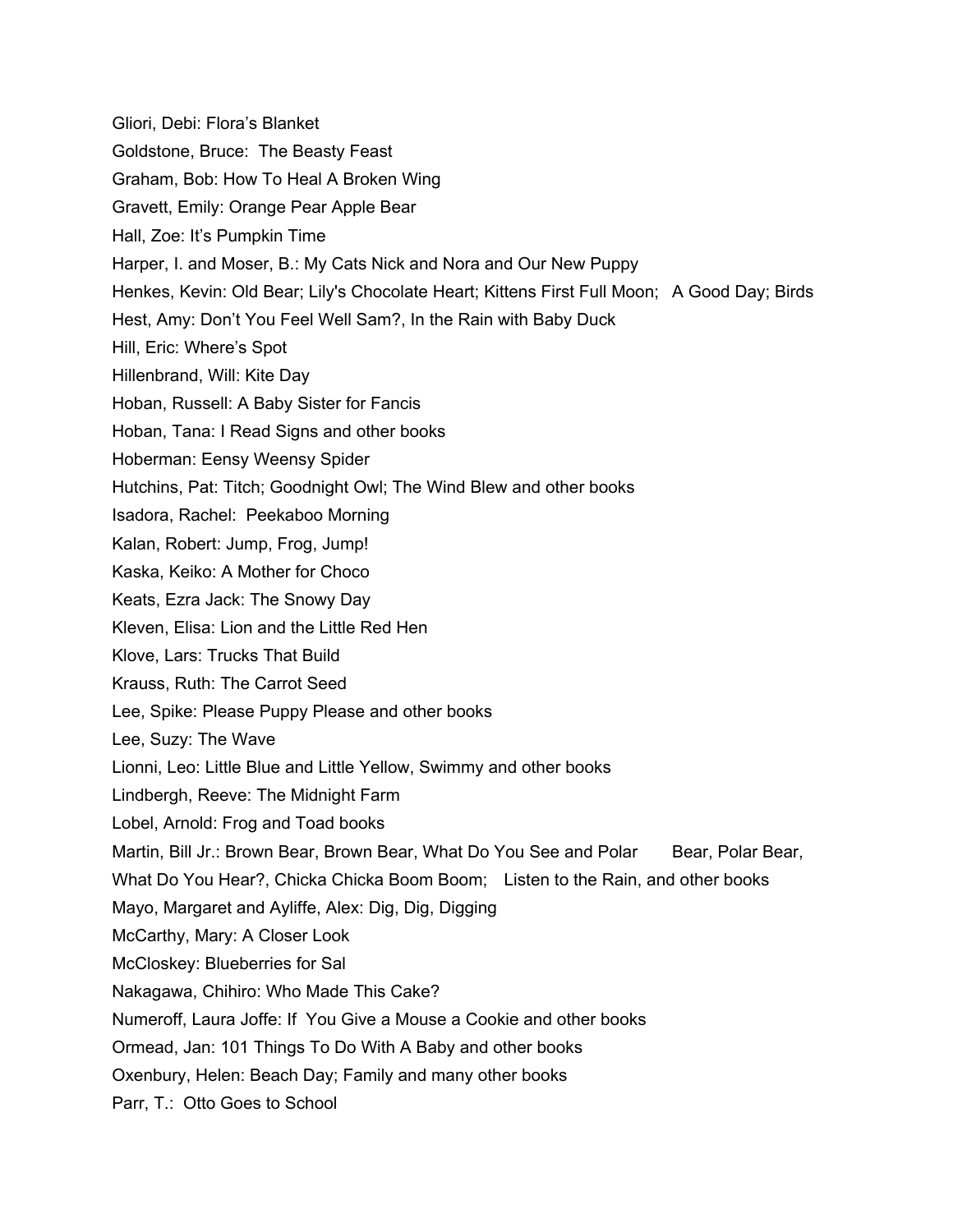Paxton, Tom and Karen Lee Schmidt: Going To the Zoo, Morrow Junior Books, 1996 Peek, Merle: Mary Wore Her Red Dress Penn, Audrey, The Kissing Hand; Pocketful of Kisses Pinkney, Jerry: The Lion and the Mouse; The Little Red Hen Polacco, Patricia: Thundercake Powell and Sage: Colors in the Garden Rathman, Peggy: Goodnight, Gorilla Reynolds, Malvina: Morningtown Ride Rice, Eve: Sam Who Never Forgets and Benny Bakes a Cake Riley, Linnea: Mouse Mess Rinker, Sherri Dusky: Steam Train, Dream Train, Goodnight, Goodnight Construction Site Rockwell, Ann: Fire Engines; My Spring Robin and other books Rosen, Michael: We're Going on a Bear Hunt Ruggieri, Linda: Winter in the Woods; Is It Spring? Russo, Marisabina: The Line-up Book, Where is Ben and Waiting for Hannah Rylant, Cynthia: In November Sams, Carl R. and Sams II and Stoick, Jean: Stranger in the Woods Scott, A.: On Mother's Lap Seeger, Laura Vaccaro: First the Egg Simmons, Jane: Come Along, Daisy Sis, Peter: Fire Truck and other books Shanno, David, The Rain Came Down Smee, N.: Clip-Clop Spinella, Eileen: When Momma Comes Home Tonight Steig, William: Where's Toby? Pete's a Pizza Seuss, Dr.: Hop On Pop and Go Dog Go and many other books Tafuri, Nancy: Will You Be My Friend? Silly Little Goose, Have You Seen My Duckling? Thompson, Lauren: Mouse's First Spring Trapani, Iza: Itsy, Bitsy Spider Tressett, Alvin: Rain, Drop, Splash Udry, Janice May: A Tree Is Nice Waddell, Martin: Owl Babies Walsh, Ellen Stoll: Mouse Paint and Mouse Count Wells, Rosemary: Max Cleans Up and other Max books Willems, Mo: Knuffle Bunny and other books Wilson, Karma and Chapman, Jane: Bear Snores On